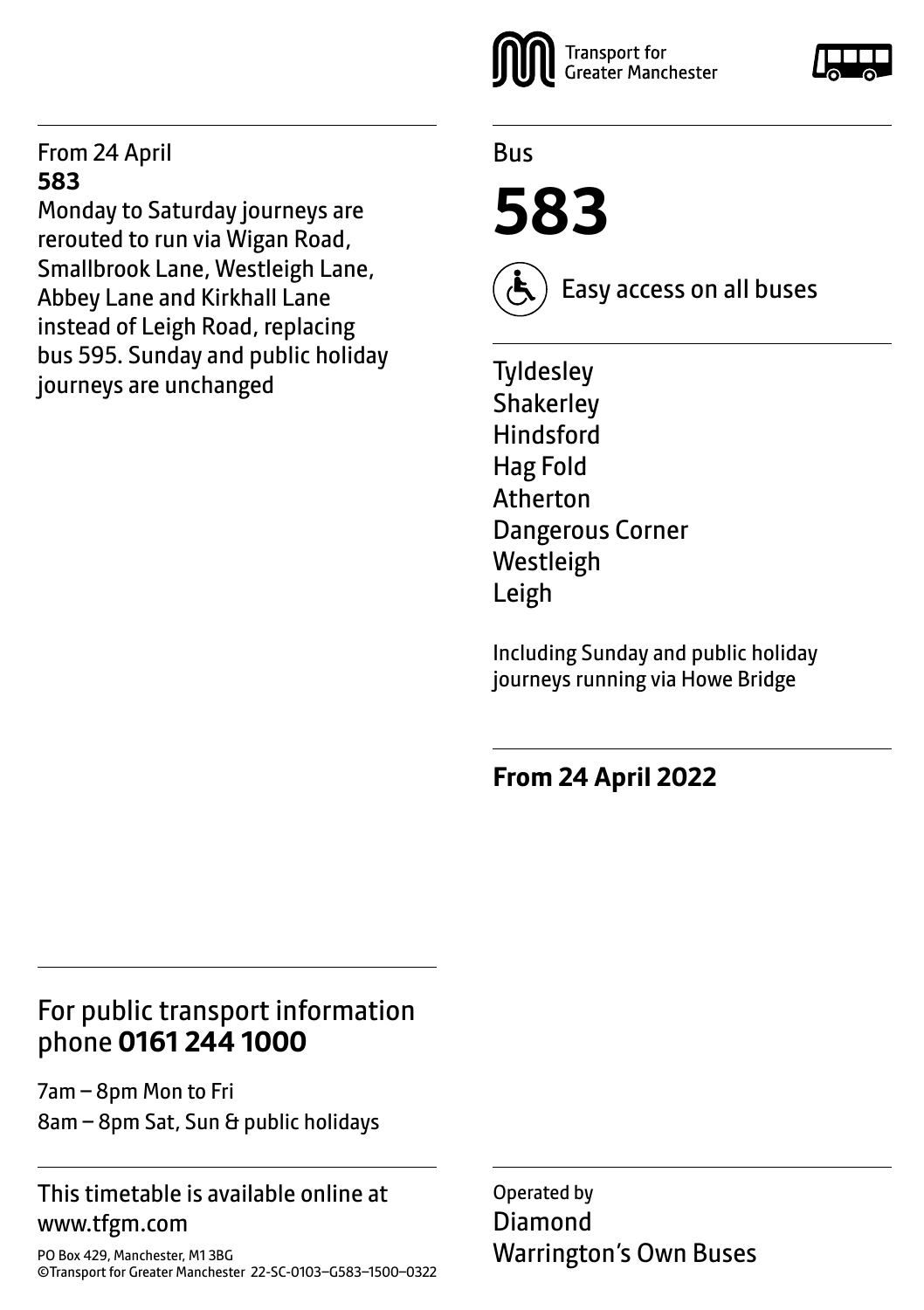## Additional information

## Alternative format

To ask for leaflets to be sent to you, or to request large print, Braille or recorded information phone 0161 244 1000 or visit www.tfgm.com

#### Easy access on buses



 Journeys run with low floor buses have no steps at the entrance, making getting on and off easier. Where shown, low floor buses have a ramp for access and a dedicated space for wheelchairs and pushchairs inside the bus. The bus operator will always try to provide easy access services where these services are scheduled to run.

## Using this timetable

Timetables show the direction of travel, bus numbers and the days of the week. Main stops on the route are listed on the left. Where no time is shown against a particular stop, the bus does not stop there on that journey. Check any letters which are shown in the timetable against the key at the bottom of the page.

## Where to find information about service changes

www.tfgm.com Bus station posters Leaflets from outlets.

## Tickets and information

Bus companies offer a range of tickets for use on their own buses. For travel on any service in the County, use System One tickets, including DaySaver. Travelshops provide tickets, information and journey planning advice on buses, trains and trams for work and pleasure.

## Using the 24 hour clock

Times are shown in four figures. The first two are the hour and the last two are the minutes.

0753 is 53 minutes past 7am 1953 is 53 minutes past 7pm



## Operator details

#### **Diamond**

Weston Street Bolton BL3 2AW Telephone 01204 937535 Email commentsdiamondbusnorthwest@rotala.co.uk www.diamondbuses.com

#### **Warrington's Own Buses**

Wilderspool Causeway **Warrington Cheshire** WA4 6PT Telephone 01925 634296

## **Travelshops**

#### **Leigh Bus Station**

Monday to Friday 7am to 5.30pm Saturday 8.30am to 1.15pm and 2pm to 4pm Sunday\* Closed

\*Including public holidays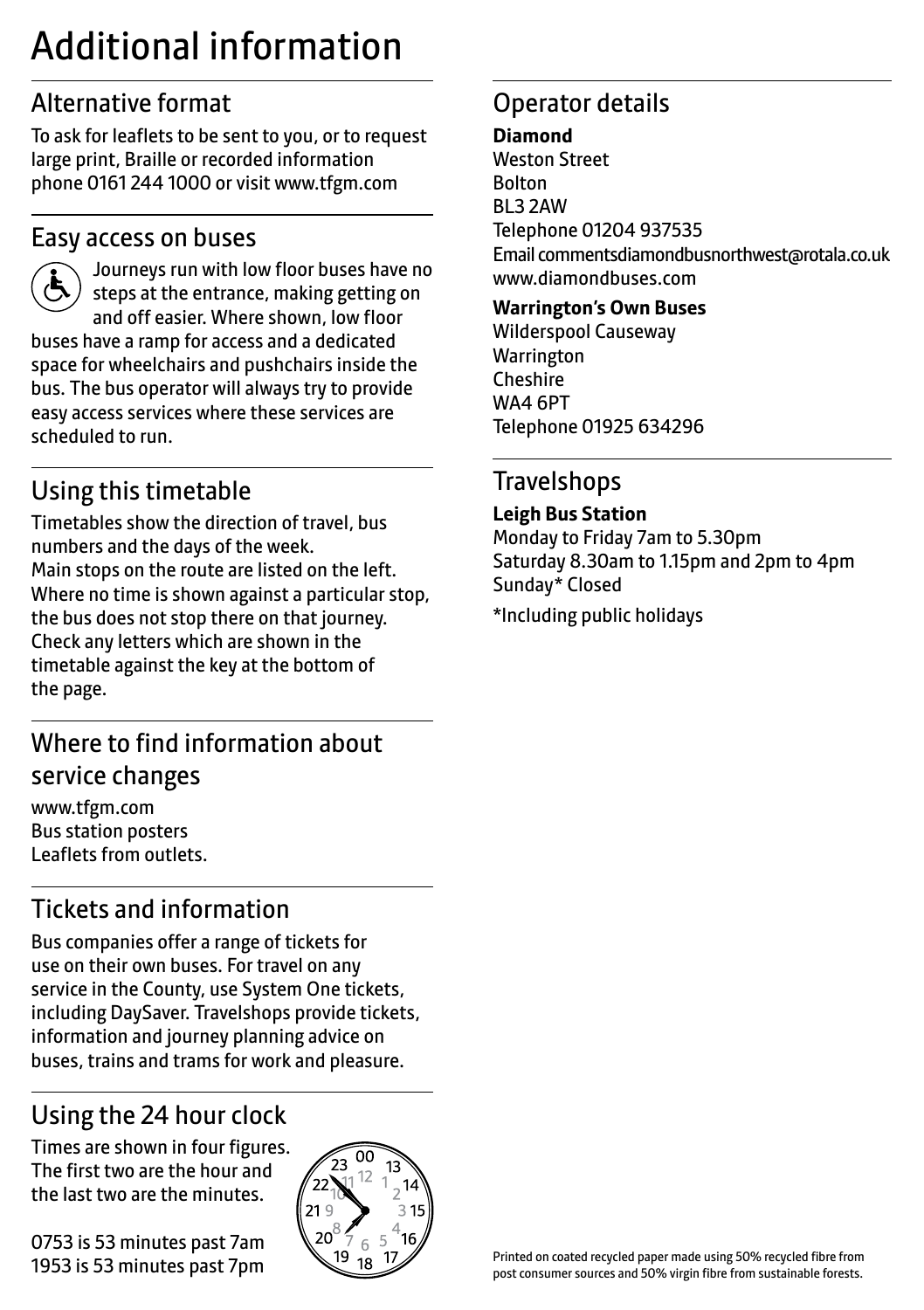# **583**



Contains Ordnance Survey data ©Crown copyright and database right 2010 ©0100022610 Transport for Greater Manchester 2022 Transport for Greater Manchester uses reasonable endeavours to check the accuracy of information published and to publish changes to information in a timely manner. In no event will Transport for Greater Manchester be liable for any loss that may arise from this information being inaccurate.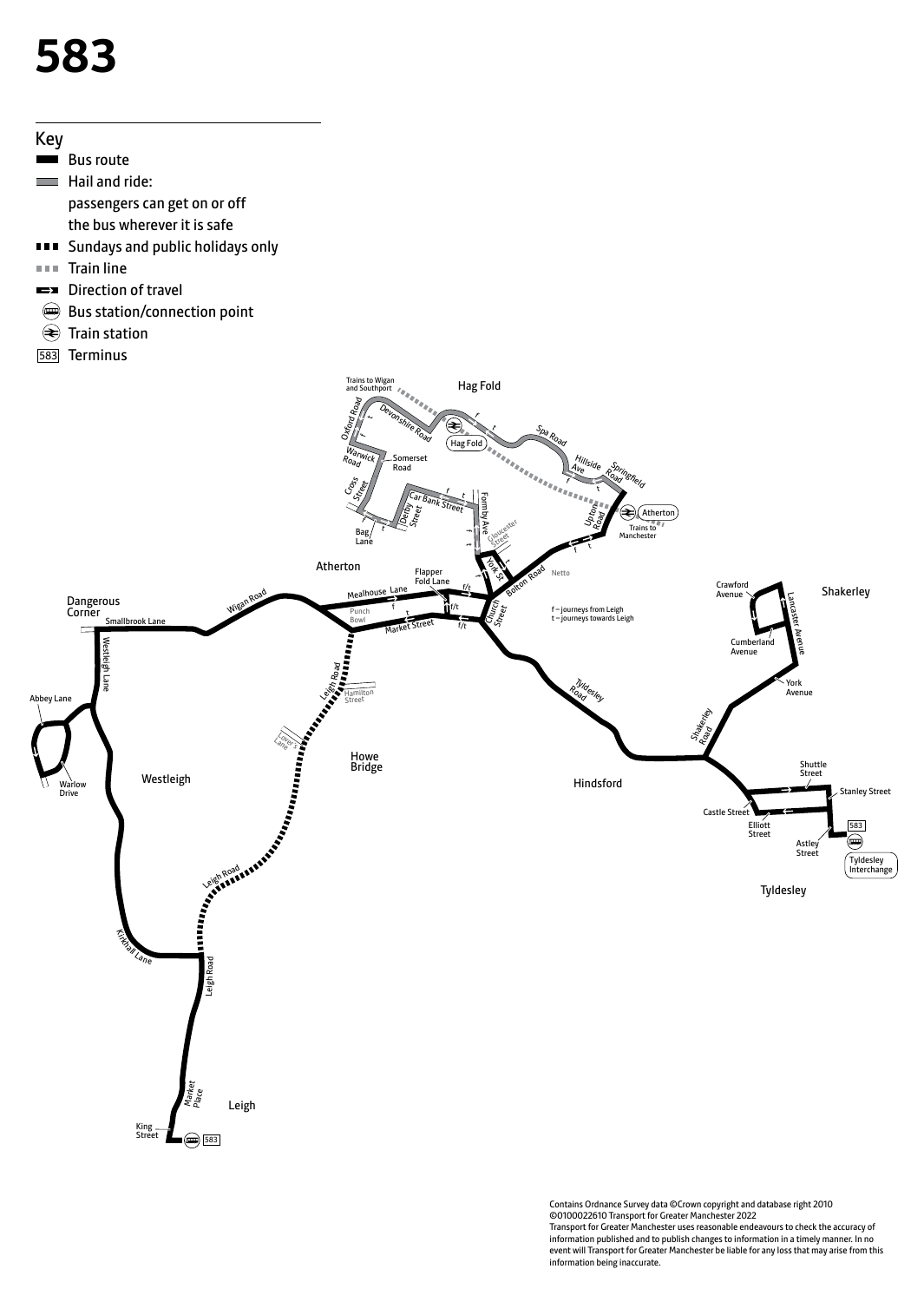#### Mondays to Fridays

| Tyldesley, Interchange                                                                   | 0635 0725 0830 0939 |  |  |           |                |      | 1439 1548 1650 1803 1856 1936 2136       |  |
|------------------------------------------------------------------------------------------|---------------------|--|--|-----------|----------------|------|------------------------------------------|--|
| Shakerley, Crawford Avenue 0640 0730 0835 0944 and 1444 1553 1655 1808 1901 1941 2141    |                     |  |  |           |                |      |                                          |  |
| Atherton, Flapper Fold Lane 0648 0739 0844 0953 every 1453 1602 1704 1817 1909 1949 2149 |                     |  |  |           |                |      |                                          |  |
| Hag Fold, Train Station 	 0655 0747 0853 1001 hour 1501 1610 1712 1825 1915 1955 2155    |                     |  |  |           |                |      |                                          |  |
| Atherton, Punch Bowl                                                                     | 0706 0800 0907 1014 |  |  |           |                |      | until 1514 1625 1727 1838 1925 2005 2205 |  |
| Abbey Lane/Warlow Drive                                                                  | 0716 0811 0918 1025 |  |  |           | 1525 1636 1738 | 1848 | 1934 2014 2214                           |  |
| Leigh, Bus Station                                                                       | 0726 0826 0934 1035 |  |  | 1535 1647 | 1752           |      | 1858 1944 2024 2224                      |  |
|                                                                                          |                     |  |  |           |                |      |                                          |  |

## **Saturdays**

| Tyldesley, Interchange                                               | 0639 0739                               |           |  |           | 1639 1739 1838 1936 2136       |  |  |
|----------------------------------------------------------------------|-----------------------------------------|-----------|--|-----------|--------------------------------|--|--|
| Shakerley, Crawford Avenue 0644 0744 and 1644 1744 1843 1941 2141    |                                         |           |  |           |                                |  |  |
| Atherton, Flapper Fold Lane 0652 0753 every 1653 1753 1851 1949 2149 |                                         |           |  |           |                                |  |  |
| Hag Fold, Train Station                                              | 0659 0801 hour 1701 1801 1857 1955 2155 |           |  |           |                                |  |  |
| Atherton, Punch Bowl                                                 |                                         | 0710 0814 |  |           | until 1714 1814 1907 2005 2205 |  |  |
| Abbey Lane/Warlow Drive                                              |                                         | 0720 0825 |  | 1725 1824 | 1916 2014 2214                 |  |  |
| Leigh, Bus Station                                                   |                                         | 0730 0835 |  | 1735 1834 | 1926 2024 2224                 |  |  |
|                                                                      |                                         |           |  |           |                                |  |  |

#### Sundays and public holidays (except Christmas and New Year period)

| Shakerley, Crawford Avenue 1248 and 1748    |      |                 |      |  |
|---------------------------------------------|------|-----------------|------|--|
| Atherton, Flapper Fold Lane 1254 every 1754 |      |                 |      |  |
| Hag Fold, Train Station                     |      | 1302 hour 1802  |      |  |
| Atherton, Punch Bowl                        |      | 1306 until 1806 |      |  |
| Leigh, Bus Station                          | 1316 |                 | 1816 |  |

For details of buses during the Christmas and New Year period, please phone 0161 244 1000

Bus 583 is provided with the financial support of Transport for Greater Manchester

a – Run by Warrington's Own Buses. Runs via Howe Bridge not Westleigh. All other journeys are run by Diamond

W– All bus 583 journeys are run using easy access buses. See inside front cover of this leaflet for details